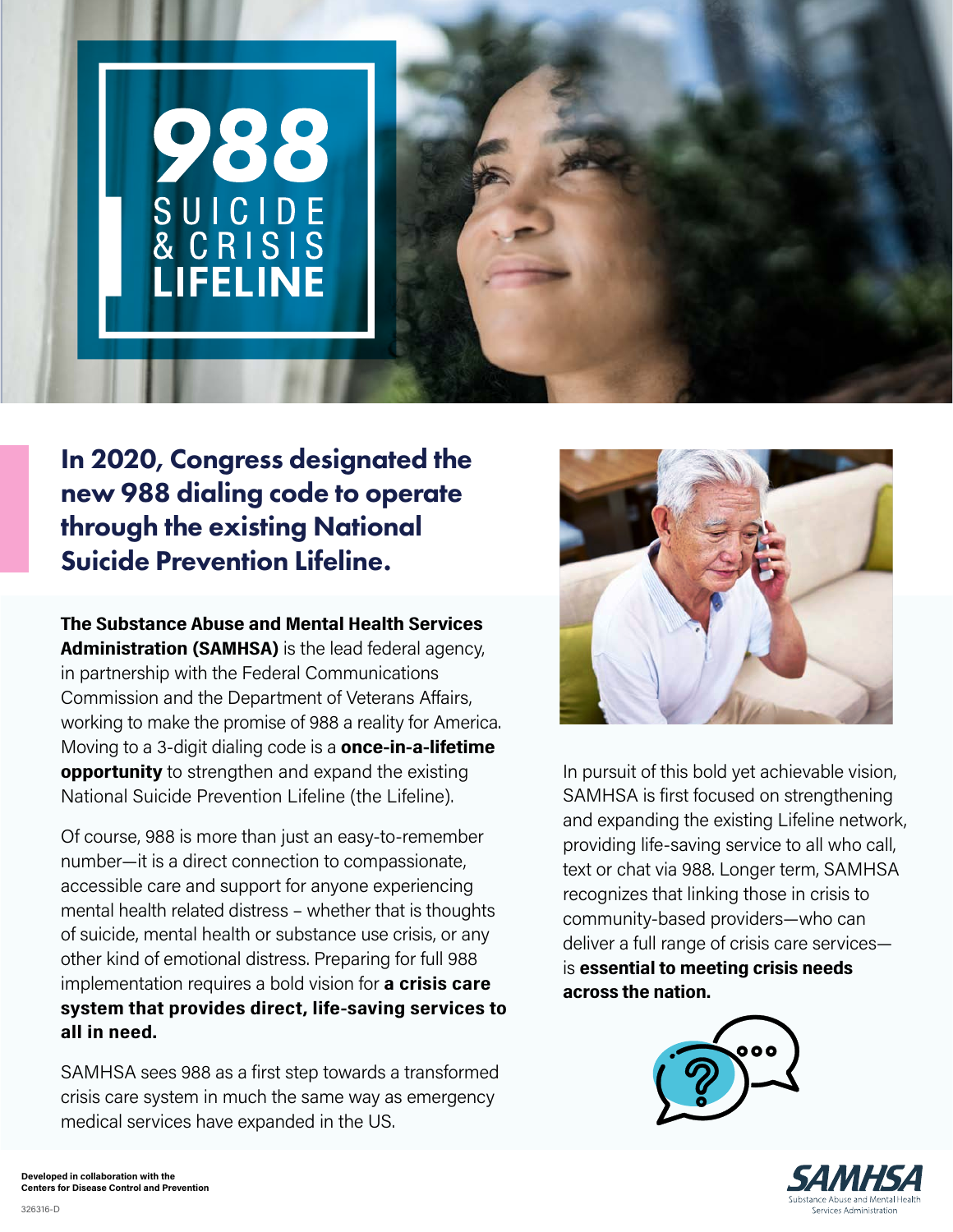

## Frequently Asked Questions

#### **What is the Lifeline and will 988 replace it?**

**The Lifeline** is a national network of over 200 local, independent, and state-funded crisis centers equipped to help people in emotional distress or experiencing a suicidal crisis. **Moving to 988 will not replace the Lifeline,** rather it will be an easier way to access a strengthened and expanded network of crisis call centers. Beginning July 16, 2022, people can access the Lifeline via 988 or by the 10-digit number (which will not go away).

#### **When will 988 go live nationally?**

**The 988 dialing code** will be available nationwide for call (multiple languages), text or chat (English only) on July 16, 2022. Until then, those experiencing a mental health or suicide-related crisis, or those helping a loved one through crisis, should continue to reach the Lifeline at its current number, **1-800-273-8255**.

#### **How is 988 different from 911?**

**988 was established to improve access to crisis services** in a way that meets our country's growing suicide and mental health related crisis care needs. 988 will provide easier access to the Lifeline network and related crisis resources, which are distinct from 911 (where the focus is on dispatching Emergency Medical Services, fire and police as needed).

#### **How is 988 being funded?**

**Congress has provided the Department of Health and Human Services workforce funding through the American Rescue Plan, some of which will support the 988 workforce.** At the state level, in addition to existing public/ private sector funding streams, the National Suicide Hotline Designation Act of 2020 allows states to enact new state telecommunication fees to help support 988 operations.

#### **Is 988 available for substance use crisis?**

**The Lifeline accepts calls from anyone who needs support** for a suicidal, mental health and/or substance use crisis.

# Urgent realities.



Too many Americans are experiencing suicide and mental health crises without the support and care they need. In 2020 alone, the US had one death by suicide about every 11 minutes — and for people aged 10-34 years, suicide is a leading cause of death.

### Easier access.



Moving to an easy-to-remember, 3-digit dialing code will provide greater access to life-saving services.





Providing 24/7, free and confidential support to people in suicidal crisis or emotional distress works! The Lifeline helps thousands of people overcome crisis situations every day.

Email 988 questions to:

[988Team@](mailto:988Team%40samhsa.hhs.gov?subject=988%20Questions) [samhsa.hhs.gov](mailto:988Team%40samhsa.hhs.gov?subject=988%20Questions)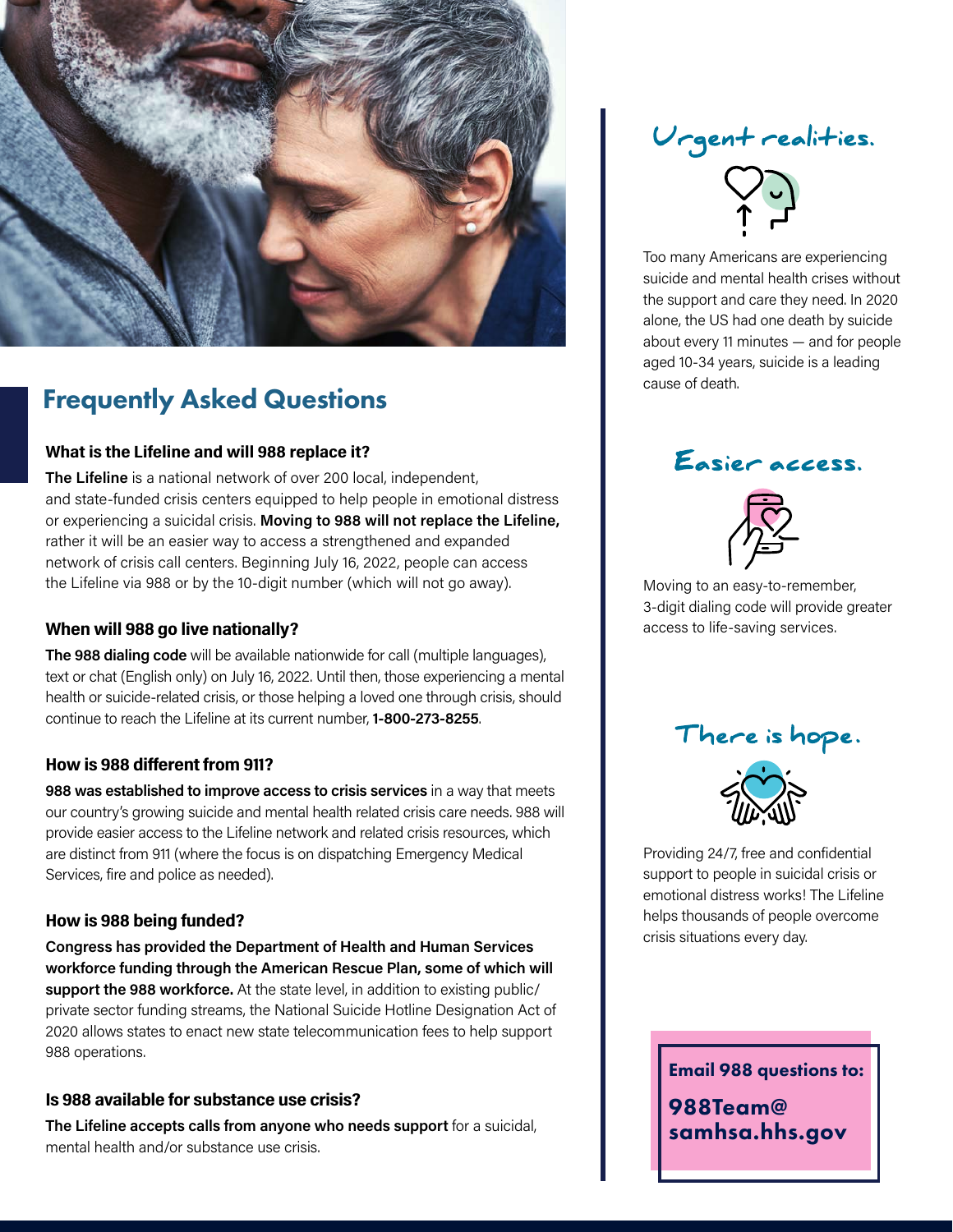#### **FACT SHEET: 988 AND SUICIDE PREVENTION HOTLINE**

In August 2019, FCC staff—in consultation with the U.S. Department of Health and Human Services' Substance Abuse and Mental Health Services Administration, the Department of Veteran Affairs, and the North American Numbering Council—released a report recommending the use of 988 as the 3-digit code for the National Suicide Prevention Lifeline. In July 2020, the FCC adopted rules designating this new phone number for individuals in crisis to connect with suicide prevention and mental health crisis counselors. In November 2021, the FCC adopted rules to expand access to the National Suicide Prevention Lifeline by establishing the ability to text 988 to directly reach the Lifeline to better support at-risk communities in crisis, including youth and individuals with disabilities. The transition will result in phone service providers and covered text providers directing all 988 calls and texts to the existing National Suicide Prevention Lifeline by July 16, 2022.

#### **Topline Takeaways on 988:**

- **Suicide prevention is a critical need.** Since 2008, suicide has ranked as the tenth leading cause of death in the United States. Suicide claimed the lives of more than 44,000 Americans in 2020, and evidence suggests that the COVID-19 pandemic has exacerbated suicidal thoughts and actions.
- **Individuals who need help today can find it by calling the National Suicide Prevention Lifeline.** The National Suicide Prevention Lifeline can be reached by calling 1-800-273-8255 (1- 800-273-TALK) and through online chats. Veterans and Service members may reach the Veterans Crisis Line by pressing 1 after dialing, as well as by chatting online at www.veteranscrisisline.net or texting 838255.
- **The National Suicide Prevention Lifeline is a national network of more than 200 local- and state-funded crisis centers.** The Department of Health and Human Services' Substance Abuse and Mental Health Services Administration administers the National Suicide Prevention Lifeline, in partnership with the Department of Veterans Affairs, which manages the Veterans Crisis Line.
- **Under the rules, calls to 988 will be directed to 1-800-273-8255 (TALK), which will remain operational during and after the 988 transition.**
- **Covered text providers must support texting to 988 by directing text messages sent to 988 to the Lifeline.** Covered text providers include CMRS providers and providers of interconnected text messaging services that enable consumers to send text messages to and receive text messages from all or substantially all text-capable U.S. telephone numbers, including through the use of applications downloaded or otherwise installed on mobile phones.
- **Service Members, Veterans, and their families may reach the Veterans Crisis Line now and continuing after July 16, 2022 by text by either texting 838255, or through an online chat portal on the Veterans Crisis Line's website, www.veteranscrisisline.net.**
- **The requirement to direct calls and texts sent to 988 to the National Suicide Prevention Hotline will take effect on July 16, 2022.** The transition time gives phone companies and covered text providers time to make necessary network changes. It additionally provides time for the National Suicide Prevention Lifeline to prepare for a likely increase in the volume of calls and texts following the launch.